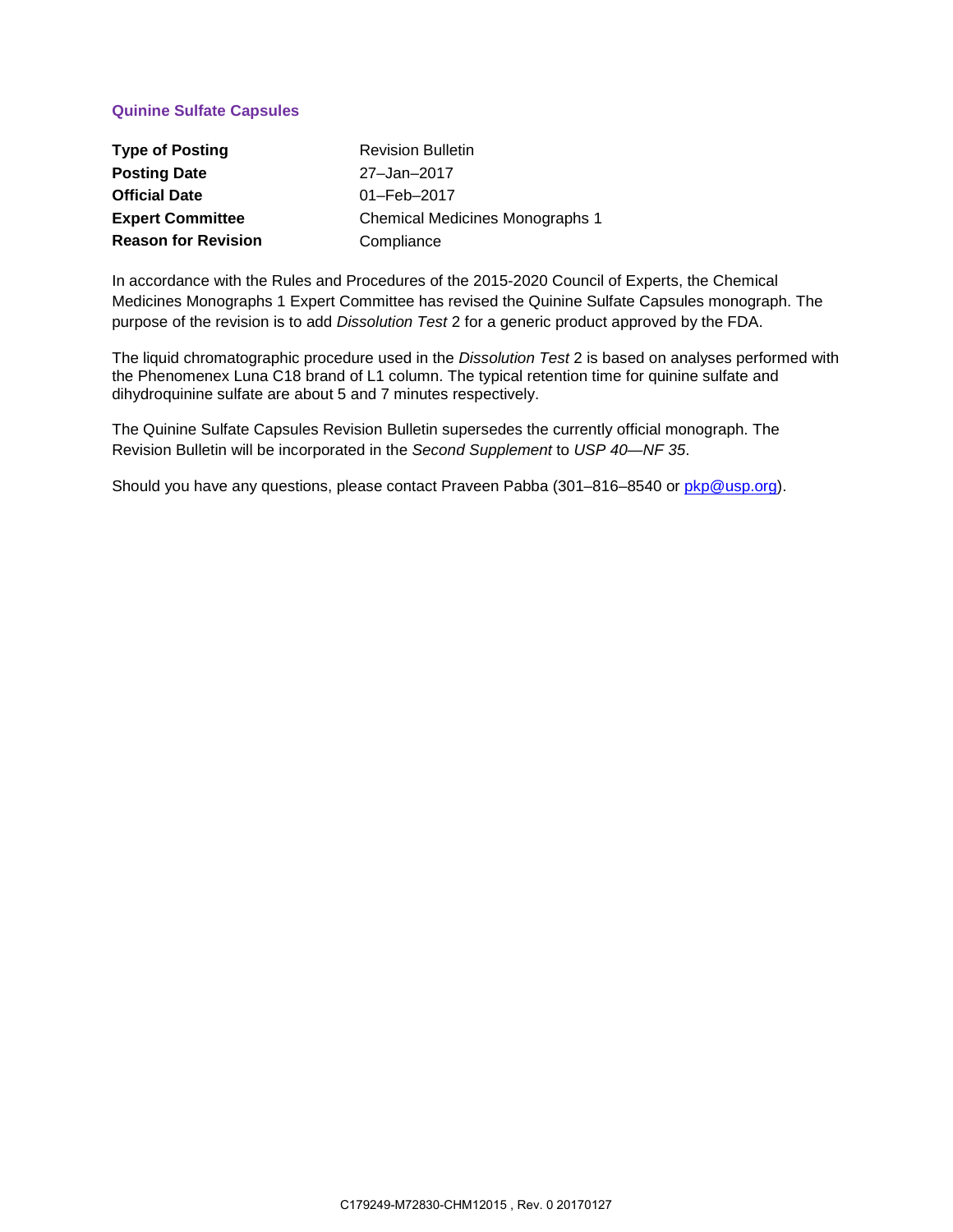# **Quinine Sulfate Capsules**

**DEFINITION**<br>
Quinine Sulfate Capsules contain amounts of quinine sul-<br>
fate and dihydroquinine sulfate totaling NLT 90.0% and<br>
NMT 110.0% of the labeled amount of quinine sulfate,<br>
calculate the percentage of the labeled

### **A.**

- **Sample:** Nominally 100 mg of quinine sulfate from the contents of Capsules<br>**Analysis:** Shake the *Sample* with 100 mL of dilute sulfu-
- 
- Figure 1.1 Straits a violence criteria: Acceptance criteria: An appropriate dilution of the fil-<br>
The straits a vivid blue fluorescence. On the addition<br>
of a few drops of hydrochloric acid, the fluorescence<br>
3. The  $R_F$
- **B**. **B.** The  $R_f$  value of the principal spot from the *sumple*<br>
solution corresponds to that from *Standard solution* A, as<br>
obtained in the test for *Organic Impurities*.<br> **C. DENTIFICATION TESTS—GENERAL (191),** Chemical Id
- 

cation Tests, Sulfate<br> **Sample:** Nominally 20 mg of quinine sulfate from the<br>
contents of Capsules<br>
Analysis: Shake the Sample with 10 mL of dilute hydro-<br>
Acceptance criteria: 90.0%-110.0%<br>
Acceptance criteria: 90.0%-110

chloric acid (1 in 100), and filter. **PERFORMANCE TESTS**

**Acceptance criteria:** The filtrate meets the requirements.

• **<sup>D</sup>** *Change to read:* **.** The retention time of the major peak of the *Sample solution* corresponds to that of the *Standard solution*, as obtained in the *Assay*. • **<sup>D</sup>ISSOLUTION** 〈**711**〉 **•**

- **PROCEDURE**
- **PROCEDURE Apparatus 1:** 100 rpm **Solution A:** Add 35.0 mL of methanesulfonic acid to **Time:** 45 min 20.0 mL of glacial acetic acid, and dilute with water to **Detection:** UV maximum at about 248 nm
	-
	-
	-

RS in *Mobile phase* **•.Test 2**

from the contents of NLT 20 Capsules, to a 100-mL **Apparatus 1:** 100 rpm volumetric flask, add 80 mL of methanol, and shake **Time:** 30 min the flask by mechanical means for 30 min. Dilute with **Solution A:** Add 7.0 mL of methanesulfonic acid to methanol to volume, and filter, discarding the first 4.0 mL of glacial acetic acid, and dilute with water to <sup>10</sup> mL of the filtrate. <sup>100</sup> mL.

- 
- 
- 
- 
- 
- 
- 

**Suitability requirements**

dihydroquinine<br>**Relative standard deviation:** NMT 2.0% for the qui-

**IDENTIFICATION**<br>**IDENTIFICATION IDENTIFICATION** as the sum of quinine sulfate and dihydroquinine sul-

$$
Result = [(r_{b,U} + r_{d,U})/(r_{b,S} + r_{d,S})] \times (C_S/C_U) \times 100
$$

- 
- 
- 
- 
- 
- 
- 

**.Test 1**• (RB 1-Feb-2017) **ASSAY Medium:** 0.1 N hydrochloric acid; 900 mL 500 mL.<br>
Standard solution: Prepare a solution of known con-<br>
standard solution: Prepare a solution of known con-<br>
to obtain 100 mL of solution.<br>
Mobile phase: Acetonitrile, Solution A, Solution B, and<br>
water (100:20:20:86 water (100:20:20:860). Adjust with Solution *B* to a pH<br>
of 2.6 if the pH is found to be lower.<br>
System suitability solution: 0.2 mg/mL each of USP<br>
Quinine Sulfate RS and dihydroquinine, dissolved in<br>
10% of the final vo **Sample stock solution:** Nominally 1.6 mg/mL of qui-<br>nine sulfate in methanol prepared as follows. Transfer<br>an amount, equivalent to 160 mg of quinine sulfate<br>**Medium:** 0.1 N hydrochloric acid; 900 mL **Sample solution:** Nominally 0.2 mg/mL of quinine sul-<br>
fate in *Mobile phase* from the *Sample stock solution*<br> **Chromatographic system**<br> **Chromatographic system**<br> **Chromatographic system**<br> **Chromatographic system Chromatographic system Mobile phase:** Water, acetonitrile, *Solution A*, and *Solu-* (See *Chromatography* 〈621〉*, System Suitability*.) *tion B* (81:15:2:2). Adjust with *Solution B* to a pH of **Mode:** LC 3.0. Detector: UV 235 nm<br>
Column: 3.9-mm × 30-cm; packing L1<br>
Flow rate: 1 mL/min<br>
Injection volume: 50 μL<br>
Sample solution: Pass a portion of the solution under<br>
Injection volume: 50 μL<br>
Sample solution: Pass a portion of the